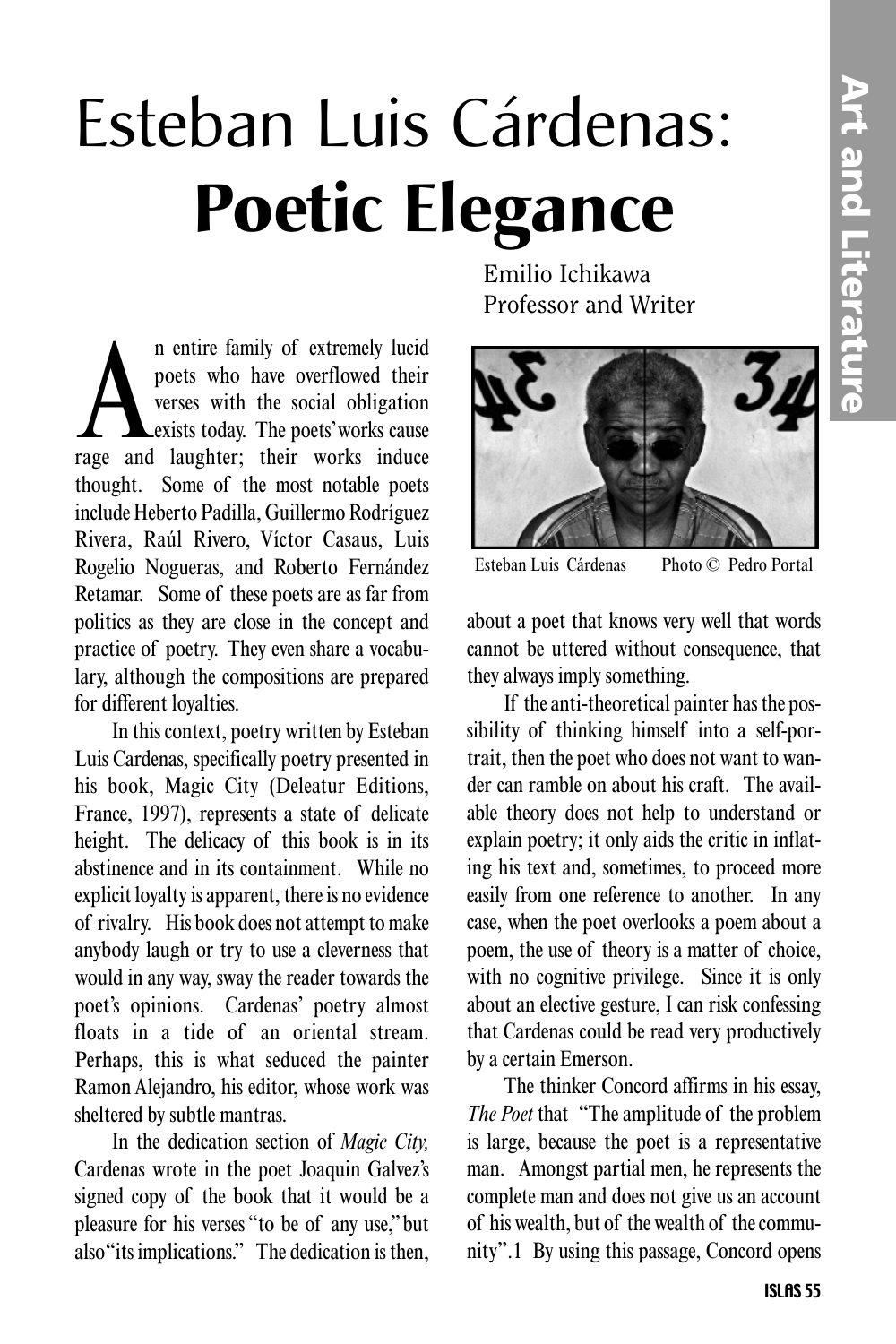a door to Cardenas'work that comes from the intimate and turns into a shared experience.

Emerson, like Thoreau, linked the poetry creator to his environment; but not to fracture a sociology of art or to undress the poet with impudence with coarse categories like "pulsión", "social relations of production", "power", or "reflection." The representative "poet" was the determined source in his environment, the origin that was confused with an end situated in its apparent literary opposite: the reader.

Currently, Esteban Luis Cardenas is a poet living in a semi-urban "locus" with the same strength that Thoreau had in Walden. A beach or lake, cabin or "efficiency," forest or neighborhood are spaces that can transcend if they find a pertinent poet. Further, Cardenas belongs to the troop that once took hold of a beach, specifically Miami Beach, whose street has the most beautiful name in the world— Ocean Drive. In his poems, the ladies beautify themselves and wait like Seville wives of the nineteenth century.

In his poem, *The woman and the dock (La mujer y la dársena)*, Cardenas delves into a vanguard topic. He states that:

> "The sea was blue like an orange"

This is one of the few perceptible traces in a book that does not pay direct homage to any author.

In another poem, *Hunter's ballad (Balada del cazador)*, which is the only one dated, places Cardenas in Havana in 1975. It's a poem that accentuates the island feeling, an essentially marine poem. However, there are no definite indications of the "old city". The island, the cliff, and the woodland could be Miami, Cuba, Whatson Island, or any boat

from the Venetian Way. Cardenas, in any case, only disembarks questions:

"Who waits every night? in the darkness of the woods, at the edge of the ocean, on the cliffs, to love you? Who has not succumbed to the terror and the fury – the scary enclosure of the definitions, the fists against the chest – and redeems your forehead with the stubborn piety of his caresses?"

Cardenas coincides with Eddy Campa, another poet, when he represents himself as somebody who inhabits an ascetic universe, stripped of physical wants and needs. More than annoyance with luck, they have a certain religious satisfaction for the place from where they can look on. And, they look on with disdain without reaching hatred. I would say they even roam with arrogance.

The above can be perceived in the poem, *Poet's Variation (Variación del poeta)*, where he says:

"A poet full of charity smiles before the river's mist. In a suggestion looks at the ships on the water, in search of cities. Then, with humility counts his charity and thinks of Altamirano, in the Greek carriages and in Africa's thicket.

Cardenas does not say directly that the magic city is Miami, although he utilizes symbols and makes reference to very identifiable spots in this city. In some way, he relapses into what is already a traditional literary exercise, a state of necessity to rename Miami. Reinaldo Arenas, a Cuban writer, for example, called it "asphalt stable;" while a very belligerent Cuban publication (La Jiribilla) identifies it as